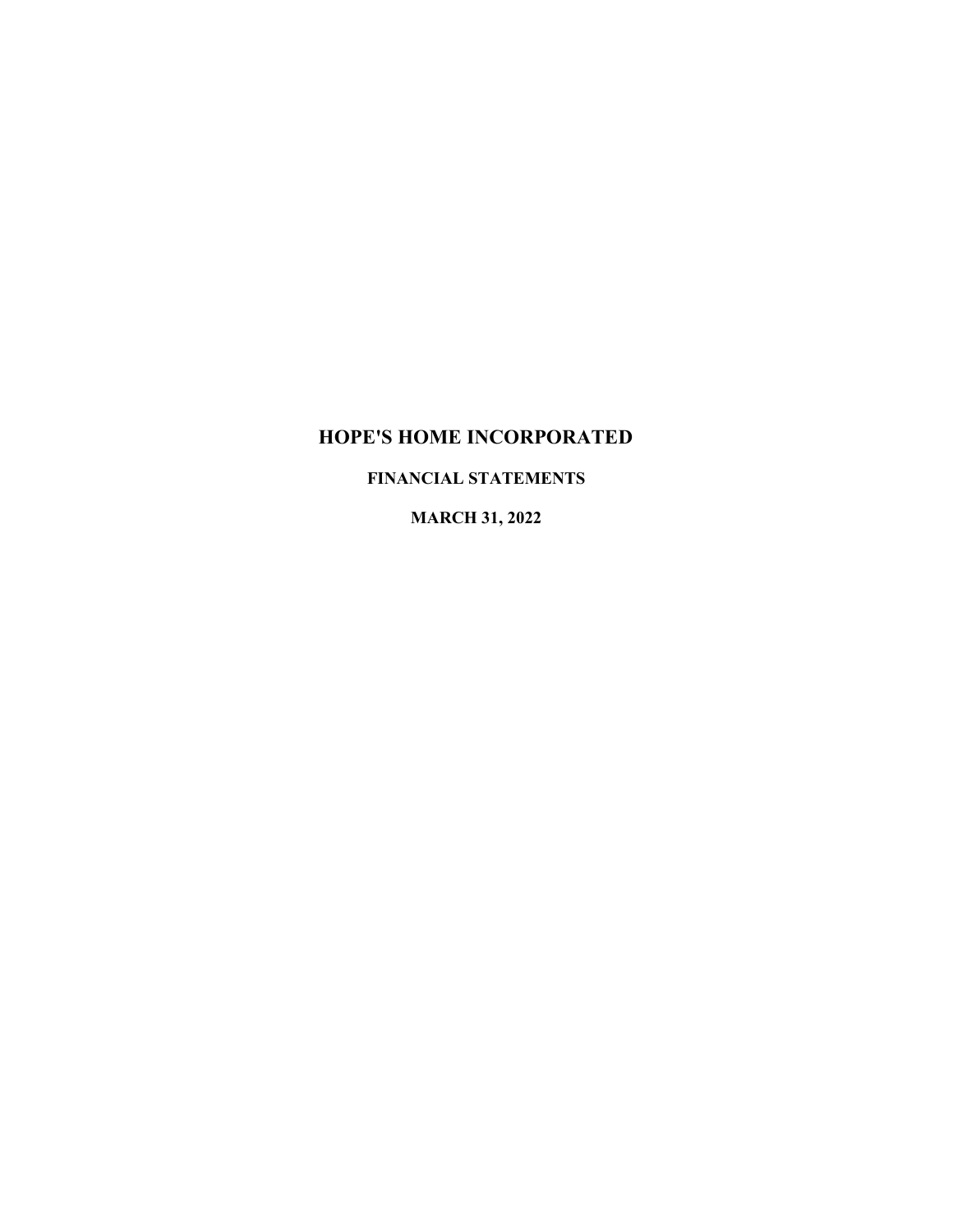# **MANAGEMENT'S RESPONSIBILITY FOR FINANCIAL STATEMENTS**

The accompanying financial statements of **Hope's Home Incorporated** have been prepared by the Organization's management in accordance with Canadian accounting standards for not-for-profit organizations and necessarily include some amounts based on informed judgement and management estimates.

To assist management in fulfilling its responsibilities, a system of internal controls has been established to provide reasonable assurance that the financial statements are accurate and reliable and that assets are safeguarded.

The Board of Directors have reviewed and approved these financial statements.

These financial statements have been examined by the independent auditors, **Virtus Group LLP**, and their report is presented separately.

**\_\_\_\_\_\_\_\_\_\_\_\_\_\_\_\_\_\_\_\_\_\_\_\_\_\_\_\_ \_\_\_\_\_\_\_\_\_\_\_\_\_\_\_\_\_\_\_\_\_\_\_\_\_\_\_\_** *Janet Cook* **<b>***Janet Cook Jacqueline Tisher* 

**Board Chair Chief Executive Officer**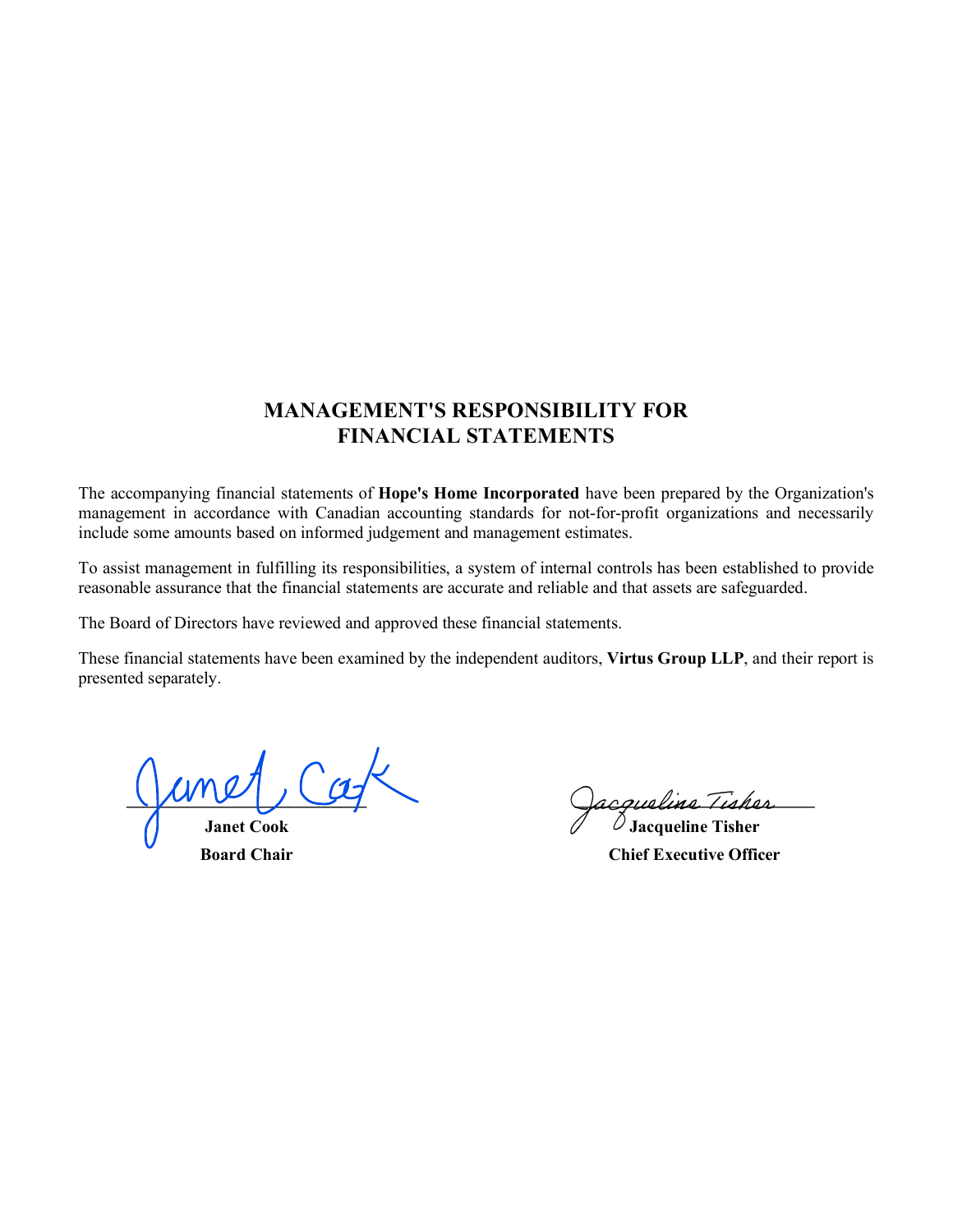

#### **INDEPENDENT AUDITORS' REPORT**

#### **To the Board of Directors, Hope's Home Incorporated**

#### *Qualified Opinion*

We have audited the financial statements of **Hope's Home Incorporated**, which comprise the statement of financial position as at March 31, 2022, and the statements of operations, changes in net assets and cash flows for the year then ended, and notes to the financial statements, including a summary of significant accounting policies.

In our opinion, except for the effects of the matter described in the *Basis for Qualified Opinion* section of our report, the accompanying financial statements present fairly, in all material respects, the financial position of the Organization as at March 31, 2022, and its financial performance and cash flows for the year then ended in accordance with Canadian accounting standards for not-for-profit organizations.

#### *Basis for Qualified Opinion*

In common with many not-for-profit organizations, the Organization derives a portion of its revenue in the form of donations, the completeness of which is not susceptible to satisfactory audit verification. Accordingly, our verification of these revenues was limited to the amounts recorded in the records of the Organization and we are not able to determine whether any adjustments might be necessary to revenues, expenses or net assets.

We conducted our audit in accordance with Canadian generally accepted auditing standards. Our responsibilities under those standards are further described in the *Auditor's Responsibilities for the Audit of the Financial Statements* section of our report. We are independent of the Organization in accordance with the ethical requirements that are relevant to our audit of the financial statements in Saskatchewan, and we have fulfilled our other ethical responsibilities in accordance with these requirements. We believe that the audit evidence we have obtained is sufficient and appropriate to provide a basis for our opinion.

#### *Information Other than the Financial Statements and Auditors' Report Thereon*

Management is responsible for the other information. The other information comprises the information included in the annual report but does not include the financial statements and our auditors' report thereon.

Our opinion on the financial statements does not cover the other information and we do not express any form of assurance conclusion thereon.

In connection with our audit of the financial statements, our responsibility is to read the other information and, in doing so, consider whether the other information is materially inconsistent with the financial statements or our knowledge obtained in the audit, or otherwise appears to be materially misstated. If, based on the work we have performed, we conclude that there is a material misstatement of this other information, we are required to report that fact. We have nothing to report in this regard.

#### *Responsibilities of Management and Those Charged with Governance for the Financial Statements*

Management is responsible for the preparation and fair presentation of the financial statements in accordance with Canadian accounting standards for not-for-profit organizations, and for such internal control as management determines is necessary to enable the preparation of financial statements that are free from material misstatement, whether due to fraud or error.

**SASKATOON** 

Suite 200 - 157 2nd Ave North | Saskatoon, SK S7K 2A9 t. 306-653-6100 e. virtus.saskatoon@virtusgroup.ca

#### REGINA Suite 200 - 2208 Scarth Street | Regina, SK S4P 2J6 t. 306-522-6500 e. virtus.regina@virtusgroup.ca

ESTEVAN 1210 4th Street | Estevan, SK S4A 0W9 t. 306-634-6806 e. virtus.estevan@virtusgroup.ca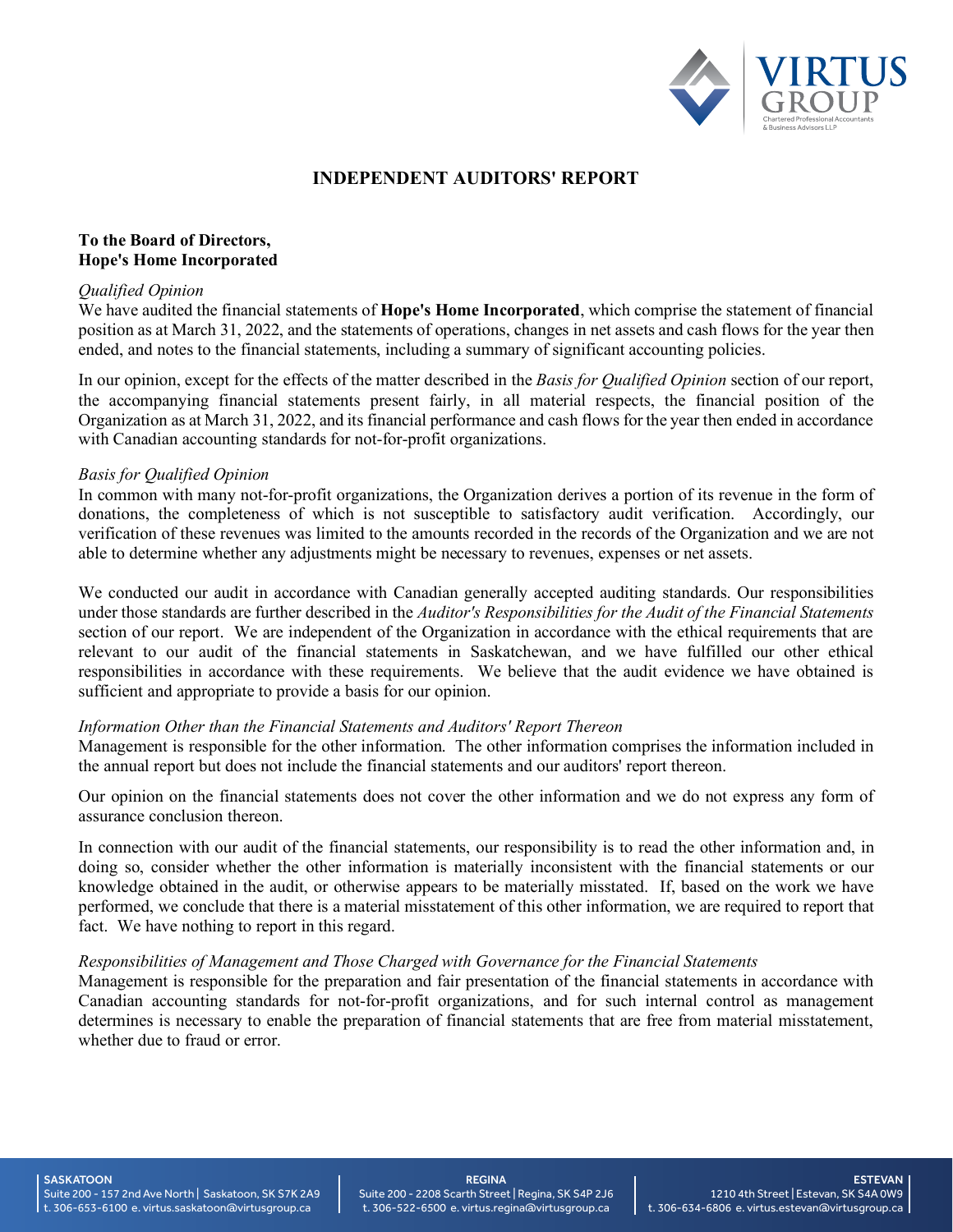## **INDEPENDENT AUDITORS' REPORT continued**

In preparing the financial statements, management is responsible for assessing the Organization's ability to continue as a going concern, disclosing, as applicable, matters related to going concern and using the going concern basis of accounting unless management either intends to liquidate the Organization or to cease operations, or has no realistic alternative but to do so.

Those charged with governance are responsible for overseeing the Organization's financial reporting process.

#### *Auditor's Responsibilities for the Audit of the Financial Statements*

Our objectives are to obtain reasonable assurance about whether the financial statements as a whole are free from material misstatement, whether due to fraud or error, and to issue an auditor's report that includes our opinion. Reasonable assurance is a high level of assurance but is not a guarantee that an audit conducted in accordance with Canadian generally accepted auditing standards will always detect a material misstatement when it exists. Misstatements can arise from fraud or error and are considered material if, individually or in the aggregate, they could reasonably be expected to influence the economic decisions of users taken on the basis of these financial statements.

As part of an audit in accordance with Canadian generally accepted auditing standards, we exercise professional judgment and maintain professional skepticism throughout the audit. We also:

- Identify and assess the risks of material misstatement of the financial statements, whether due to fraud or error, design and perform audit procedures responsive to those risks, and obtain audit evidence that is sufficient and appropriate to provide a basis for our opinion. The risk of not detecting a material misstatement resulting from fraud is higher than for one resulting from error, as fraud may involve collusion, forgery, intentional omissions, misrepresentations, or the override of internal control.
- Obtain an understanding of internal control relevant to the audit in order to design audit procedures that are appropriate in the circumstances, but not for the purpose of expressing an opinion on the effectiveness of the Organization's internal control.
- Evaluate the appropriateness of accounting policies used and the reasonableness of accounting estimates and related disclosures made by management.
- Conclude on the appropriateness of management's use of the going concern basis of accounting and, based on the audit evidence obtained, whether a material uncertainty exists related to events or conditions that may cast significant doubt on the Organization's ability to continue as a going concern. If we conclude that a material uncertainty exists, we are required to draw attention in our auditor's report to the related disclosures in the financial statements or, if such disclosures are inadequate, to modify our opinion. Our conclusions are based on the audit evidence obtained up to the date of our auditor's report. However, future events or conditions may cause the Organization to cease to continue as a going concern.
- Evaluate the overall presentation, structure and content of the financial statements, including the disclosures, and whether the financial statements represent the underlying transactions and events in a manner that achieves fair presentation.
- We communicate with those charged with governance regarding, among other matters, the planned scope and significant audit findings, including any significant deficiencies in internal control that we identify during our audit.

**June 20, 2022**

VIRTUS GROUP UP

**Regina, Saskatchewan Chartered Professional Accountants**

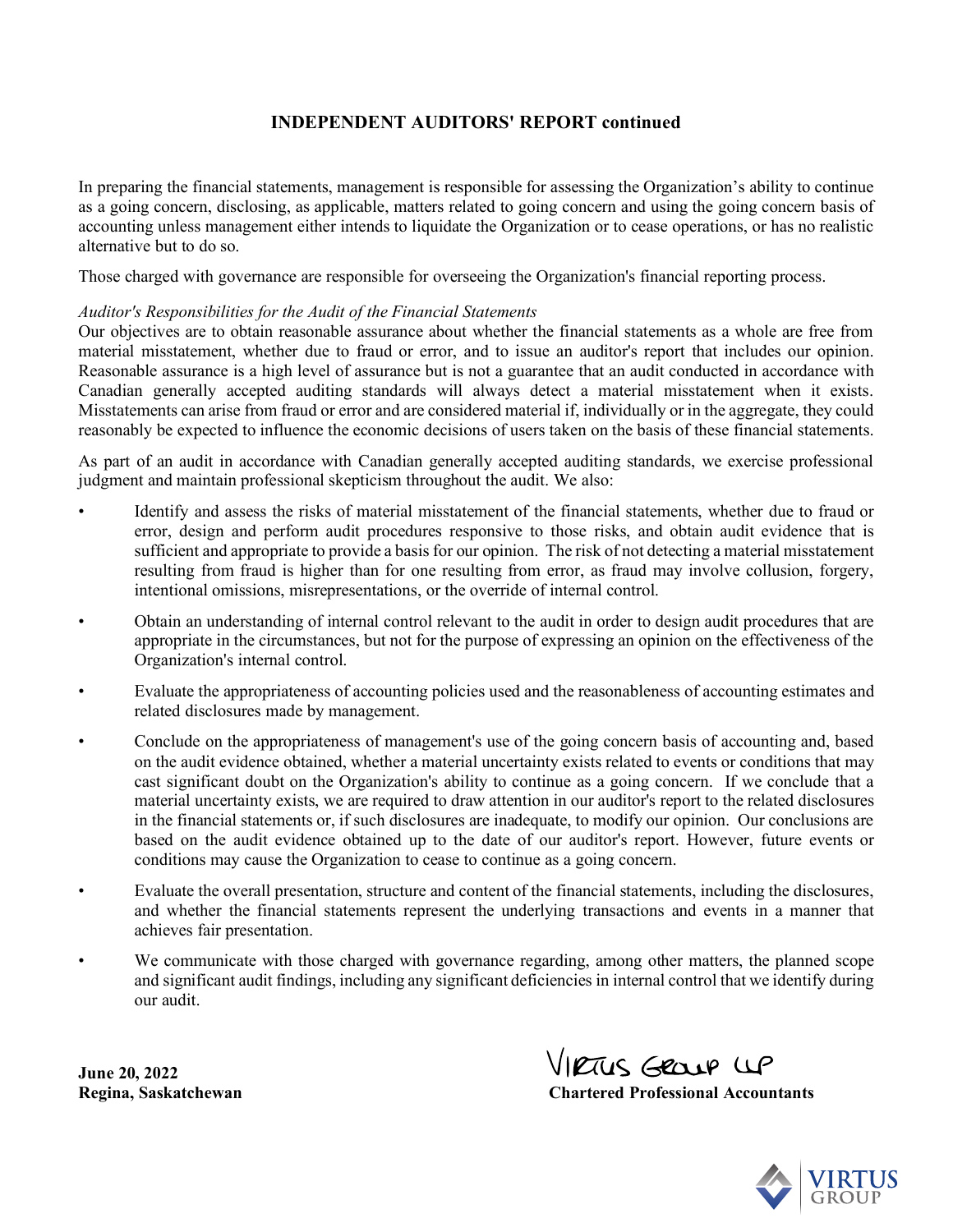### **HOPE'S HOME INCORPORATED STATEMENT OF FINANCIAL POSITION AS AT MARCH 31, 2022 (with comparative figures for 2021)**

|                                            | General<br>Fund |           | Restricted<br>Fund |           | Capital<br>Fund |                           | 2022 |             | 2021          |
|--------------------------------------------|-----------------|-----------|--------------------|-----------|-----------------|---------------------------|------|-------------|---------------|
| <b>Assets</b>                              |                 |           |                    |           |                 |                           |      |             |               |
| <b>Current assets</b>                      |                 |           |                    |           |                 |                           |      |             |               |
| Cash (Note 3)                              | \$              | 3,598,141 | \$.                | 526,804   | S               |                           |      | \$4,124,945 | \$3,464,148   |
| Accounts receivable                        |                 | 407,248   |                    |           |                 |                           |      | 407,248     | 377,254       |
| Good and services tax recoverable          |                 | 44,580    |                    |           |                 |                           |      | 44,580      | 38,924        |
| Prepaid expenses                           |                 | 90,084    |                    |           |                 |                           |      | 90,084      | 120,506       |
| Deposits                                   |                 | 12,274    |                    |           |                 |                           |      | 12,274      | 12,274        |
|                                            |                 | 4,152,327 |                    | 526,804   |                 | $\overline{\phantom{a}}$  |      | 4,679,131   | 4,013,106     |
| Tangible capital assets (Note 4)           |                 |           |                    |           |                 | 3,388,790                 |      | 3,388,790   | 3,373,776     |
| Intangible assets (Note 5)                 |                 |           |                    |           |                 | 20,000                    |      | 20,000      | 20,000        |
|                                            | <sup>\$</sup>   | 4,152,327 |                    | \$526,804 |                 | $\overline{\$}$ 3,408,790 |      | \$8,087,921 | \$7,406,882   |
| Liabilities                                |                 |           |                    |           |                 |                           |      |             |               |
| <b>Current liabilities</b>                 |                 |           |                    |           |                 |                           |      |             |               |
| Accounts payable                           | \$              | 411,184   | S                  | 9,757     | \$              |                           | \$   | 420,941     | \$<br>252,991 |
| Employee deductions payable                |                 | 108,322   |                    |           |                 |                           |      | 108,322     | 76,373        |
| Wages payable                              |                 | 558,563   |                    |           |                 |                           |      | 558,563     | 587,005       |
| Interest payable                           |                 |           |                    |           |                 | 2,700                     |      | 2,700       | 2,809         |
| Deferred revenue (Note 7)                  |                 | 225,740   |                    | 347,050   |                 |                           |      | 572,790     | 528,041       |
| Current portion of long term debt (Note 8) |                 |           |                    |           |                 | 94,505                    |      | 94,505      | 90,567        |
|                                            |                 | 1,303,809 |                    | 356,807   |                 | 97,205                    |      | 1,757,821   | 1,537,786     |
| Long term debt (Note 8)                    |                 |           |                    |           |                 | 1,687,300                 |      | 1,687,300   | 1,782,419     |
|                                            |                 | 1,303,809 |                    | 356,807   |                 | 1,784,505                 |      | 3,445,121   | 3,320,205     |
| <b>Net Assets</b>                          |                 |           |                    |           |                 |                           |      |             |               |
| Invested in tangible capital assets        |                 |           |                    |           |                 | 1,624,285                 |      | 1,624,285   | 1,517,981     |
| Restricted                                 |                 |           |                    | 169,997   |                 |                           |      | 169,997     | 50,000        |
| Unrestricted                               |                 | 2,848,518 |                    |           |                 |                           |      | 2,848,518   | 2,518,696     |
|                                            |                 | 2,848,518 |                    | 169,997   |                 | 1,624,285                 |      | 4,642,800   | 4,086,677     |
|                                            | \$              | 4,152,327 |                    | \$526,804 |                 | \$ 3,408,790              |      | \$8,087,921 | \$7,406,882   |

On behalf of the Board:  $\frac{1}{\sqrt{2\pi}}$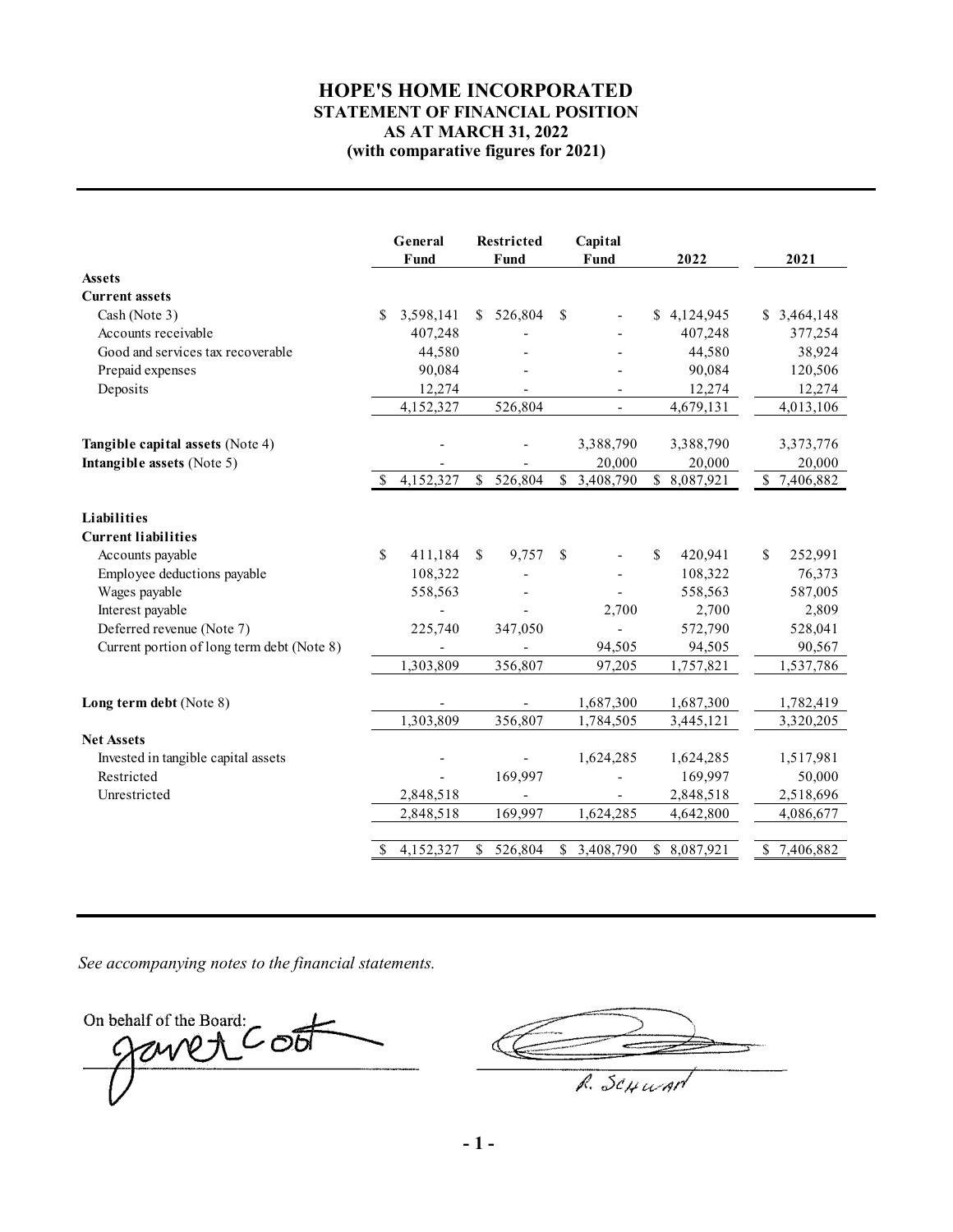# **HOPE'S HOME INCORPORATED STATEMENT OF CHANGES IN NET ASSETS FOR THE YEAR ENDED MARCH 31, 2022 (with comparative figures for the year ended March 31, 2021)**

|                                                 | General<br>Fund | <b>Restricted</b><br>Fund                | Capital<br>Fund            | 2022        | 2021            |
|-------------------------------------------------|-----------------|------------------------------------------|----------------------------|-------------|-----------------|
| Net assets - beginning of year                  | \$2,518,696     | 50,000<br><sup>\$</sup><br><sup>\$</sup> | 1,517,981<br><sup>\$</sup> | 4,086,677   | 2,512,676<br>\$ |
| Excess (deficiency) of revenue<br>over expenses | 459,220         | 447,100                                  | (350, 197)                 | 556,123     | 1,574,001       |
| Tangible capital asset purchases                | (23,519)        | (271, 134)                               | 294,653                    |             |                 |
| Repayment of long term debt                     | (161, 848)      |                                          | 161,848                    |             |                 |
| Externally restricted transfers                 | 55,969          | (55,969)                                 |                            |             |                 |
| Net assets - end of year                        | \$2,848,518     | 169,997<br><sup>\$</sup>                 | 1,624,285<br>S.            | \$4,642,800 | \$<br>4,086,677 |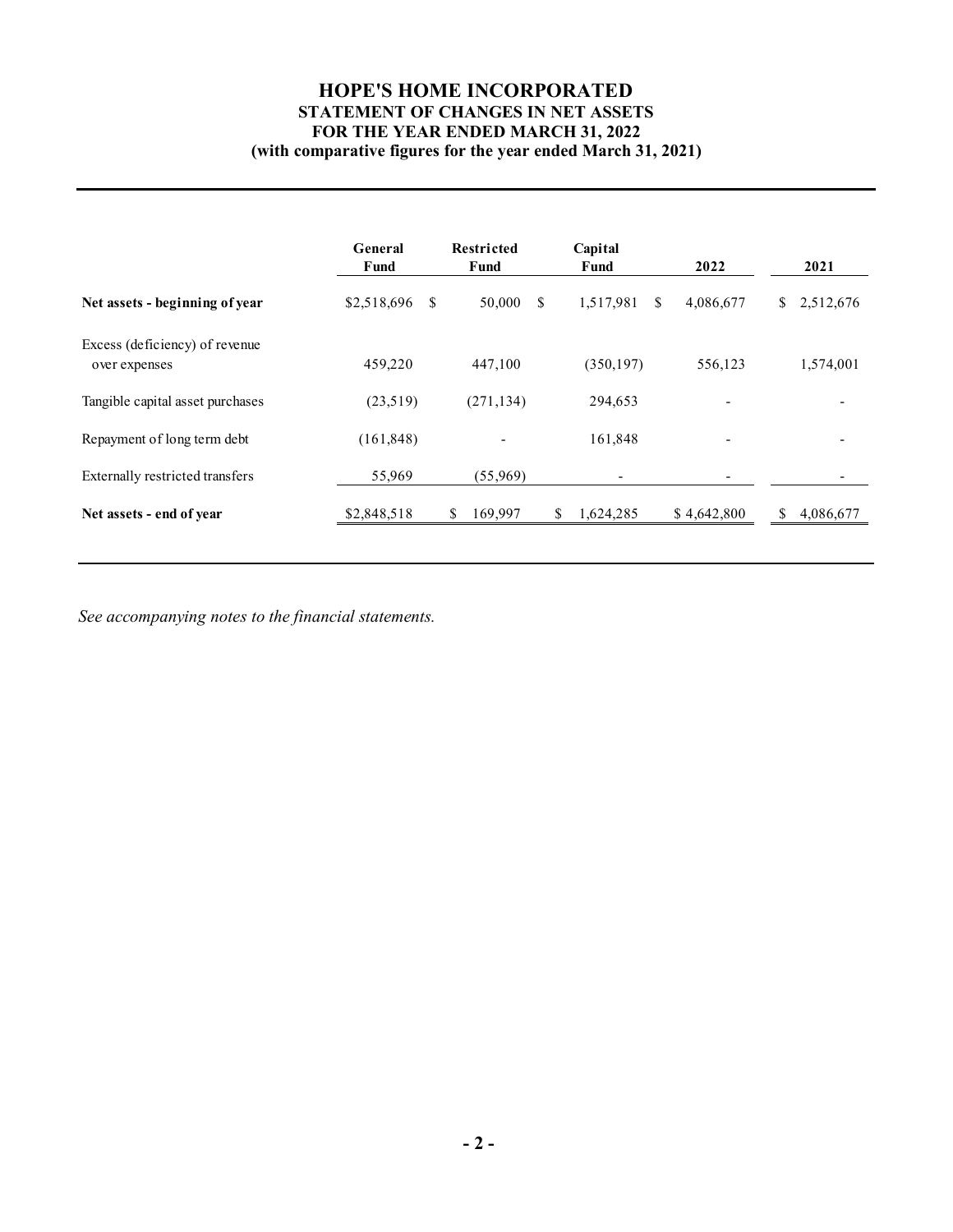### **HOPE'S HOME INCORPORATED STATEMENT OF OPERATIONS FOR THE YEAR ENDED MARCH 31, 2022 (with comparative figures for the year ended March 31, 2021)**

| General<br>Fund                     |                          | <b>Restricted</b><br>Fund | Capital<br>Fund  | 2022          | 2021            |
|-------------------------------------|--------------------------|---------------------------|------------------|---------------|-----------------|
| Revenue                             |                          |                           |                  |               |                 |
| Daycare fees                        | \$2,319,049              | \$                        | \$               | \$2,319,049   | \$<br>1,804,423 |
| Donations and fundraising           | 751,647                  | 447,100                   |                  | 1,198,747     | 540,073         |
| Provincial grants                   | 9,746,253                |                           |                  | 9,746,253     | 9,401,033       |
|                                     | 12,816,949               | 447,100                   |                  | 13,264,049    | 11,745,529      |
| <b>Expenses</b>                     |                          |                           |                  |               |                 |
| Administration costs                | 218,027                  |                           |                  | 218,027       | 158,717         |
| Bad debts                           | 2,333                    |                           |                  | 2,333         | 20,354          |
| Bank fees and charges               | 53,751                   |                           |                  | 53,751        | 46,309          |
| Direct operations costs             | 669,816                  |                           |                  | 669,816       | 627,975         |
| Fundraising costs                   | 198,075                  |                           |                  | 198,075       | 63,661          |
| Occupancy costs                     | 504,755                  |                           | 350,197          | 854,952       | 852,339         |
| Professional services               | 322,057                  |                           |                  | 322,057       | 250,731         |
| Wages and benefits                  | 10,572,958               |                           |                  | 10,572,958    | 9,780,558       |
|                                     | 12,541,772               | $\blacksquare$            | 350,197          | 12,891,969    | 11,800,644      |
| Excess (deficiency) of revenue over |                          |                           |                  |               |                 |
| expenses from operations            | 275,177                  | 447,100                   | (350, 197)       | 372,080       | (55, 115)       |
| Other revenue and expenses          |                          |                           |                  |               |                 |
| Other revenue                       | 147,709                  |                           |                  | 147,709       | 116,060         |
| Government pandemic subsidies       | 36,334                   |                           |                  | 36,334        | 1,513,056       |
|                                     | 184,043                  | $\blacksquare$            | $\blacksquare$   | 184,043       | 1,629,116       |
| Excess (deficiency) of revenue over |                          |                           |                  |               |                 |
| expenses                            | 459,220<br><sup>\$</sup> | \$447,100                 | \$<br>(350, 197) | \$<br>556,123 | \$<br>1,574,001 |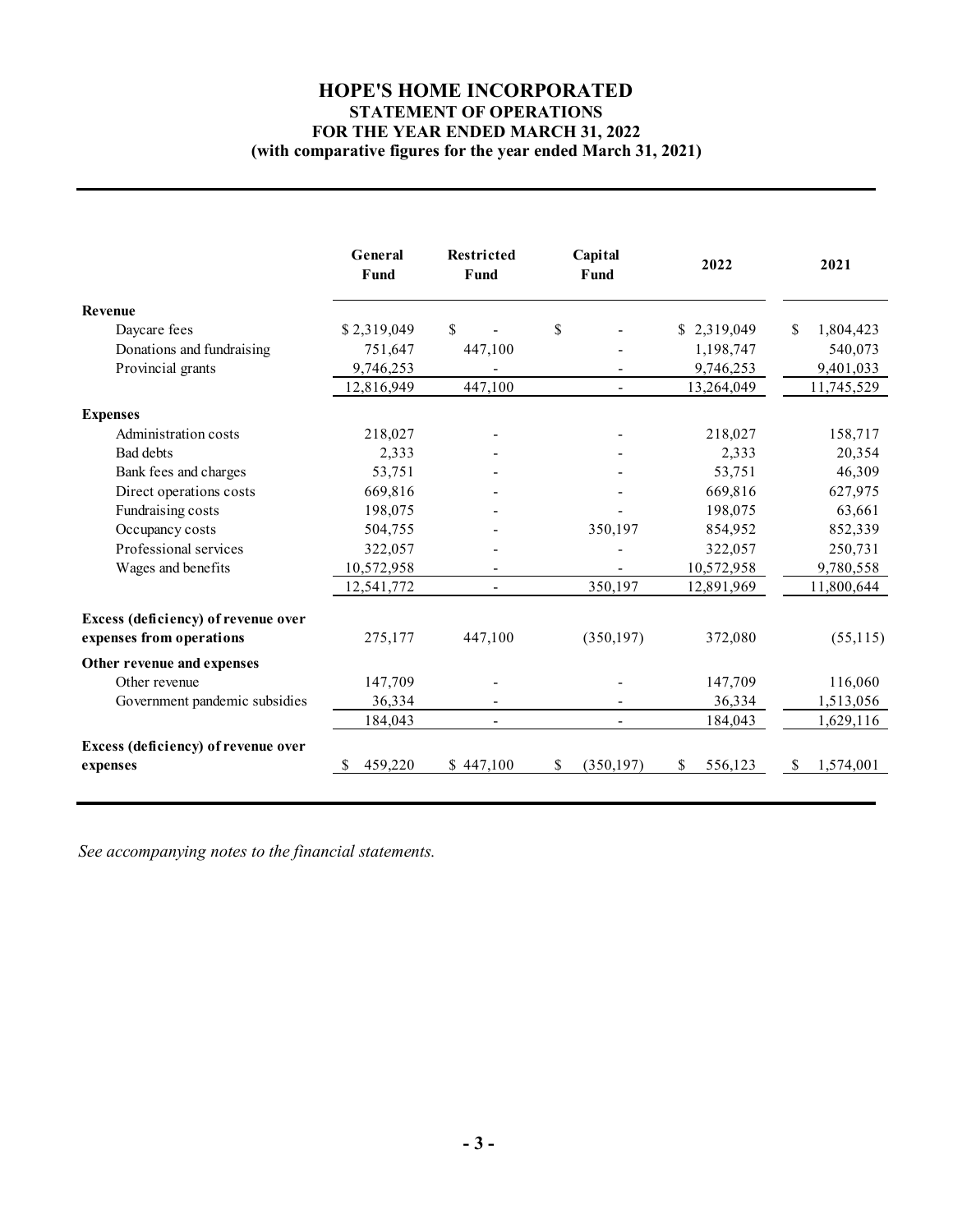### **HOPE'S HOME INCORPORATED STATEMENT OF CASH FLOWS FOR THE YEAR ENDED MARCH 31, 2022 (with comparative figures for the year ended March 31, 2021)**

|                                                  | 2022                      | 2021        |
|--------------------------------------------------|---------------------------|-------------|
| Cash provided by (used in) operating activities: |                           |             |
| Excess of revenue over expenses                  | \$<br>556,123             | \$1,574,001 |
| Items not involving cash                         |                           |             |
| - Amortization of tangible capital assets        | 279,639                   | 265,624     |
|                                                  | 835,762                   | 1,839,625   |
| Change in non-cash operating working capital     |                           |             |
| Accounts receivable                              | (29,992)                  | (82,202)    |
| Goods and services tax payable/receivable        | (5,656)                   | (14, 742)   |
| Prepaid expenses                                 | 30,422                    | 886         |
| Deposits                                         |                           | 1,769       |
| Accounts payable                                 | 167,950                   | (125, 374)  |
| Employee deductions payable                      | 31,949                    | 28,626      |
| Wages payable                                    | (28, 442)                 | 181,967     |
| Interest payable                                 | (109)                     | (2,518)     |
| Deferred revenue                                 | 44,749                    | (119, 913)  |
|                                                  | 210,871                   | (131,501)   |
|                                                  | 1,046,633                 | 1,708,124   |
| Cash provided by (used in) investing activities: |                           |             |
| Purchase of tangible capital assets              | (294, 654)                | (288, 503)  |
|                                                  | (294, 654)                | (288, 503)  |
| Cash provided by (used in) financing activities: |                           |             |
| Repayment of long term debt                      | (91, 182)                 | (61,069)    |
|                                                  | (91, 182)                 | (61,069)    |
| Increase in cash                                 | 660,797                   | 1,358,552   |
| Cash position - beginning of year                | 3,464,148                 | 2,105,596   |
| Cash position - end of year                      | 4,124,945<br>$\mathbb{S}$ | \$3,464,148 |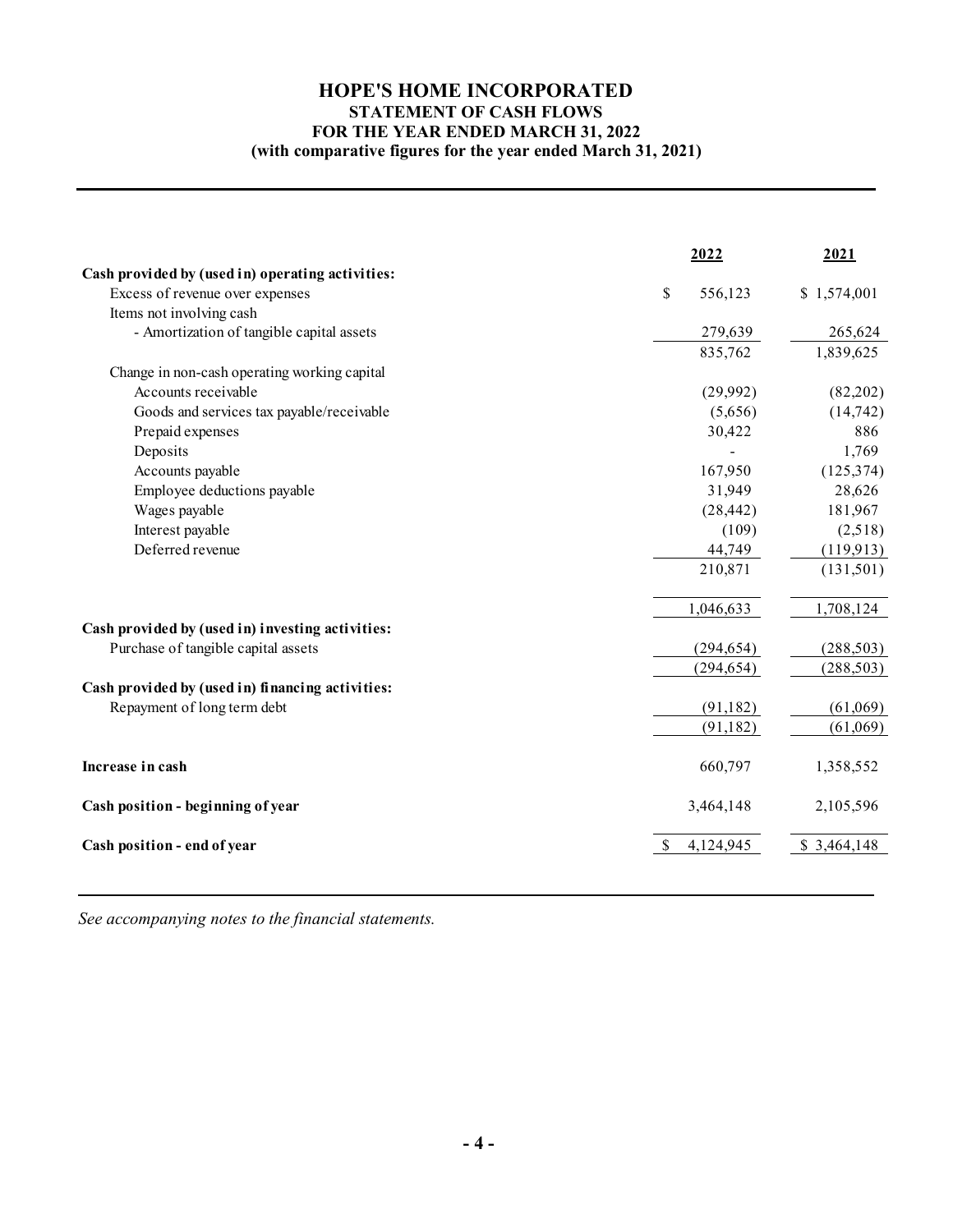#### **HOPE'S HOME INCORPORATED NOTES TO THE FINANCIAL STATEMENTS FOR THE YEAR ENDED MARCH 31, 2022 (with comparative figures for the year ended March 31, 2021)**

#### **1. Nature of operations**

 Hope's Home Incorporated (the "Organization") is a not-for-profit organization incorporated provincially under the *Non-profit Corporations Act, 1995* in Saskatchewan. As a registered charity, the Organization is exempt from the payment of income tax under Section 149(1) of the *Income Tax Act*.

 The Organization provides childcare for children with complex medical needs and their siblings, as well as other children from the community, through partnerships with provincial agencies, organizations and communities.

#### **2. Summary of significant accounting policies**

 These financial statements have been prepared in accordance with Canadian accounting standards for not-for-profit organizations and the financial statements reflect the following policies. The financial statements required management to make estimates and assumptions that affect the reported amounts of assets and liabilities and disclosure of contingent assets and liabilities at the date of the financial statements and the reported amounts of revenues and expenses during the period. These estimates are reviewed periodically, and, as adjustments become necessary, they are reported in earnings in the period in which they become known.

#### **Fund accounting**

The Organization follows the restricted fund method of accounting for contributions.

The General Fund accounts for the Organization's program delivery and administrative activities. This fund reports unrestricted resources and any restricted operating grants.

The Restricted Fund accounts for the Organization's externally restricted funds received which are designated for a specific purpose.

The Capital Fund reports the assets, liabilities, revenues and expenses related to the Organization's tangible capital assets.

#### **Financial instruments**

 Financial assets and financial liabilities are recorded on the statement of financial position when the Organization becomes party to the contractual provisions of the financial instrument. The Organization initially measures its financial assets and financial liabilities at fair value, except for certain related party transactions that are measured at the carrying amount or exchange amount, as appropriate. Measurement in subsequent periods of equity instruments is at fair value. All other financial assets and financial liabilities are subsequently measured at amortized cost adjusted by transaction costs, which are amortized over the expected life of the instrument.

 Fair value is the amount at which a financial instrument could be exchanged at arm's length between willing, unrelated parties in an open market. Changes in fair values of financial assets and financial liabilities measured at fair value are recognized in excess of revenue over expenses. When there is an indication of impairment the carrying amount of financial assets measured at amortized cost may be reduced. Such impairments can be subsequently reversed if the value improves.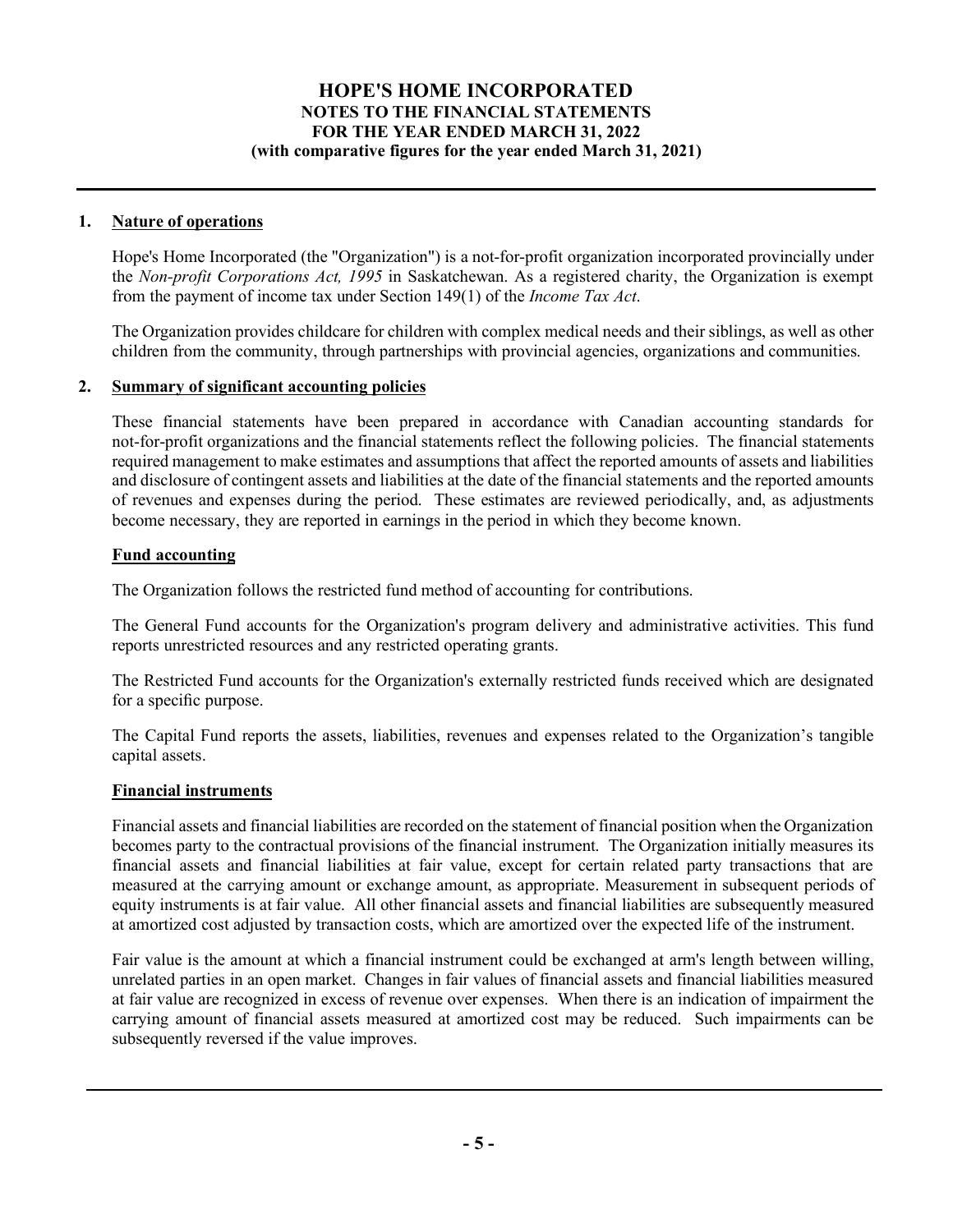#### **2. Summary of significant accounting policies continued**

#### **Financial instruments continued**

 The Organization's recognized financial instruments consists of cash, accounts receivable, bank indebtedness, accounts payable, accrued liabilities and long term debt. The recorded value of these items approximates fair value due to their short term nature and the terms of the loans.

#### **Tangible capital assets**

Tangible capital assets are recorded at cost less accumulated amortization. Amortization is provided on the straight line basis over the estimated useful life of the assets at the following annual rates:

| <b>Buildings</b>       | 20 years       |
|------------------------|----------------|
| Equipment              | 5 years        |
| Motor vehicles         | 5 years        |
| Computer equipment     | 3 to 5 years   |
| Leasehold improvements | 5 and 20 years |

The Organization has set a cost threshold of \$5,000 for any newly acquired assets to be capitalized.

Tangible capital assets acquired during the year, but not available to use, are not amortized until they are placed into use.

#### **Intangible asset**

The intangible asset has an indefinite life and is not amortized. It is tested for impairment on an annual basis if changes in circumstances indicate they might have sustained an impairment. If fair value is determined to be less then carrying value, the resulting impairment is reported in the statement of operations. No impairments have been recognized.

#### **Revenue recognition**

The Organization follows the restricted fund method of accounting for contributions. Restricted contributions, including grant funding, related to general operations are recognized as revenue of the General Fund in the year in which the related expenses are incurred. Unrestricted contributions are recognized as revenue of the General Fund when received or receivable if the amount to be received can be reasonably estimated and collection is reasonably assured.

Daycare fees are recognized in the period the childcare services are provided. Donation and fundraising revenues are recorded as they are received. Revenues from events are recognized when the event occurs. Donations of materials are recorded in revenue at fair value when they otherwise would have been purchased and when fair value can reasonably be estimated, as at the date received.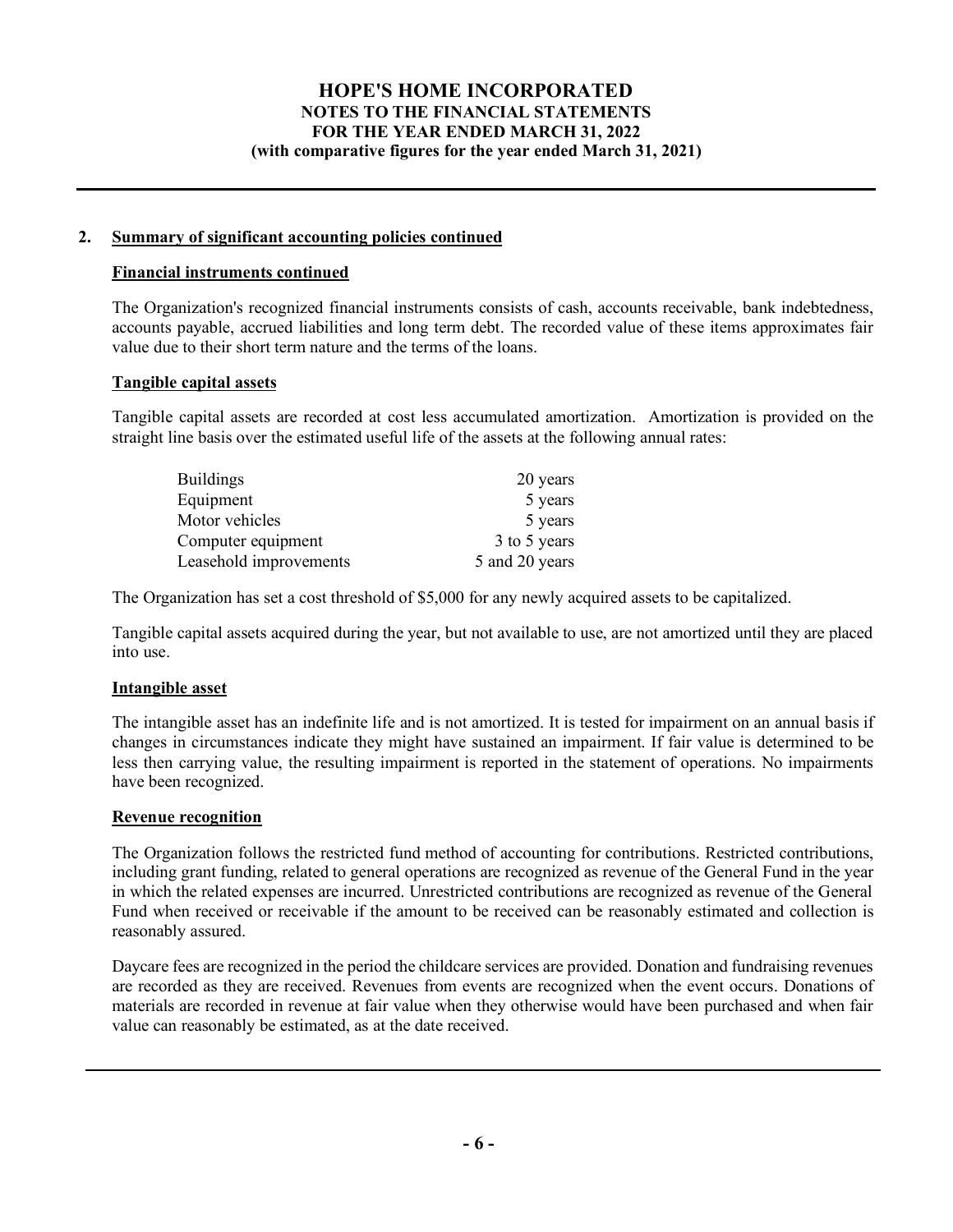#### **HOPE'S HOME INCORPORATED NOTES TO THE FINANCIAL STATEMENTS FOR THE YEAR ENDED MARCH 31, 2022 (with comparative figures for the year ended March 31, 2021)**

#### **3. Cash**

|                 |              | 2022      |     | 2021                   |
|-----------------|--------------|-----------|-----|------------------------|
| Operating funds | <sup>S</sup> |           |     | 3,598,141 \$ 2,977,262 |
| Restricted Fund |              | 526,804   |     | 486,886                |
|                 |              | 4.124.945 | - S | 3,464,148              |
|                 |              |           |     |                        |

Cash is made up of deposit balances with banks and petty cash funds held for sundry purchases. Cash subject to restrictions that prevent its use for general purposes is included in restricted cash.

#### **4. Tangible capital assets**

|                        |   |           | 2021 |                    |     |                 |                 |
|------------------------|---|-----------|------|--------------------|-----|-----------------|-----------------|
|                        |   |           |      | <b>Accumulated</b> |     | <b>Net Book</b> | <b>Net Book</b> |
|                        |   | Cost      |      | Amortization       |     | <b>value</b>    | value           |
| Land                   | S | 444,135   | S    |                    | \$. | 444,135         | S<br>444,135    |
| <b>Building</b>        |   | 3,617,155 |      | 1,299,232          |     | 2,317,923       | 2,392,073       |
| Equipment              |   | 155,477   |      | 141,723            |     | 13,754          | 29,672          |
| Motor vehicles         |   | 421,195   |      | 273,637            |     | 147,558         | 40,022          |
| Computer equipment     |   | 113,843   |      | 67,106             |     | 46,737          | 51,325          |
| Furniture and fixtures |   | 26,398    |      | 13,666             |     | 12,732          | 2,678           |
| Leasehold improvements |   | 499,624   |      | 148,189            |     | 351,435         | 316,998         |
| Work in progress       |   | 54,516    |      |                    |     | 54,516          | 96,873          |
|                        |   | 5,332,343 | S    | 1,943,553          | S   | 3,388,790       | \$3,373,776     |
|                        |   |           |      |                    |     |                 |                 |

#### **5. Intangible asset**

|                                 | 2022   | 2021   |
|---------------------------------|--------|--------|
| Swinging With The Stars license | 20,000 | 20,000 |

#### **6. Credit facilities**

 Affinity Credit Union – Max 99 account has an authorized overdraft limit of \$165,000 bearing interest at prime plus 1.00%. At March 31, 2022, \$Nil was drawn (2021 - \$Nil). Authorized credit cards have a limit of \$50,000. As of March 31, 2022, \$585 was drawn (2021 - \$11,424).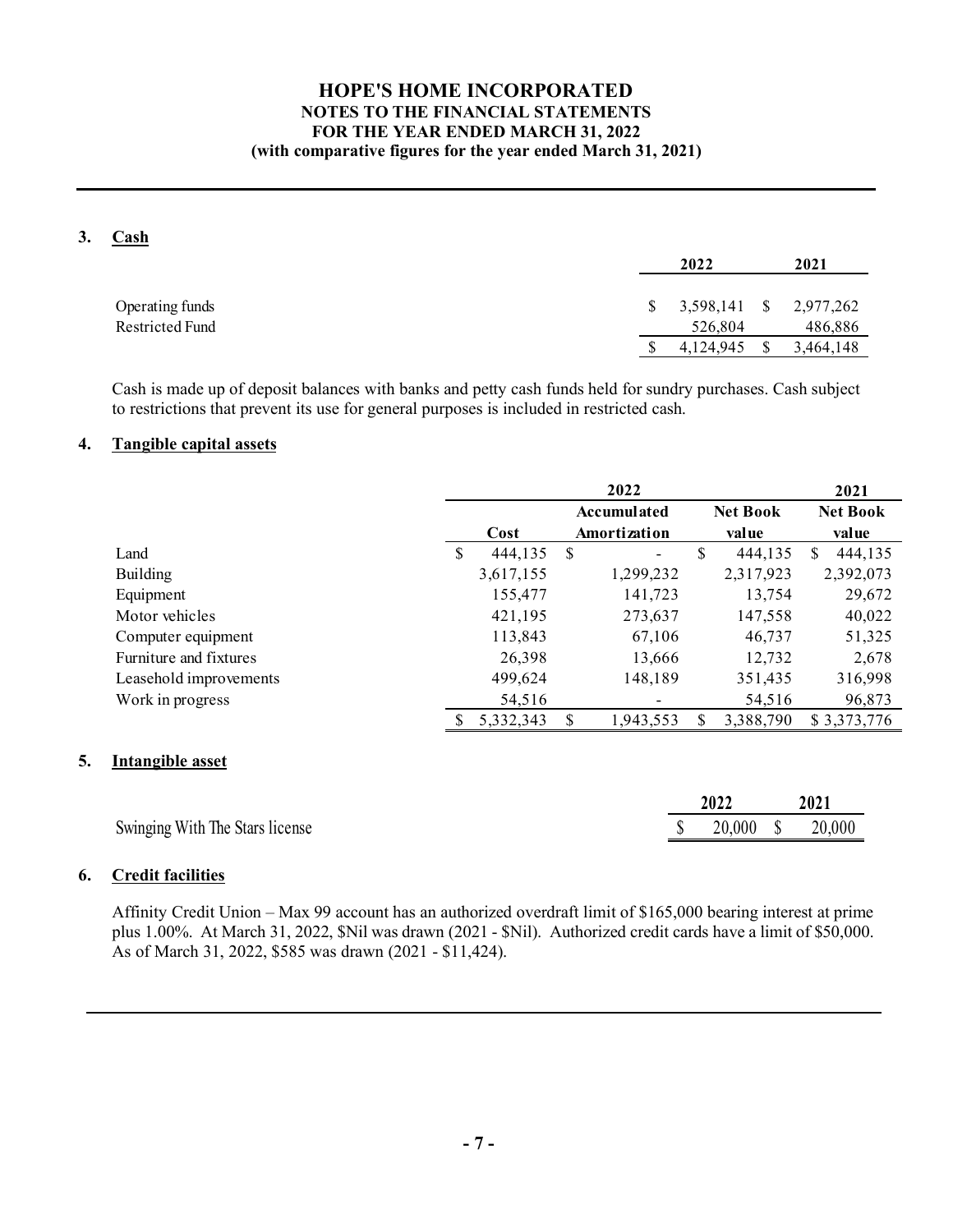## **HOPE'S HOME INCORPORATED NOTES TO THE FINANCIAL STATEMENTS FOR THE YEAR ENDED MARCH 31, 2022 (with comparative figures for the year ended March 31, 2021)**

#### **7. Deferred revenue**

|    |                                                                                                                                                                                                                                                                                                            |               | 2022    |                        | 2021                   |
|----|------------------------------------------------------------------------------------------------------------------------------------------------------------------------------------------------------------------------------------------------------------------------------------------------------------|---------------|---------|------------------------|------------------------|
|    | Capital development funding - Saskatoon                                                                                                                                                                                                                                                                    | \$            | 347,050 | \$                     | 347,050                |
|    | Deferred fundraising revenues                                                                                                                                                                                                                                                                              |               |         |                        | 1,450                  |
|    | Deferred daycare fees                                                                                                                                                                                                                                                                                      |               | 117,321 |                        | 113,041                |
|    | Grants                                                                                                                                                                                                                                                                                                     |               | 108,419 |                        | 66,500                 |
|    |                                                                                                                                                                                                                                                                                                            | $\mathcal{S}$ | 572,790 | $\mathcal{S}$          | 528,041                |
| 8. | Long term debt                                                                                                                                                                                                                                                                                             |               |         |                        |                        |
|    |                                                                                                                                                                                                                                                                                                            |               |         | 2022                   | 2021                   |
|    | Affinity Credit Union loan bearing interest at 3.99% per annum, repayable in<br>monthly blended payments of \$4,656. The loan matures on June 9, 2023 and is<br>secured by land and building located at 339 Brookdale Crescent, Saskatoon,<br>Saskatchewan, which has a carrying value of \$668,437.       |               | S.      | 792,790                | \$816,766              |
|    | Affinity Credit Union loan bearing interest at 4.09% per annum, repayable in<br>monthly blended payments of \$6,007. The loan matures on June 29, 2023 and is<br>secured by land and building located at 540 First Avenue East, Prince Albert,<br>Saskatchewan, which has a carrying value of \$1,753,453. |               |         | 681,925                | 725,386                |
|    | Affinity Credit Union loan bearing interest at 4.04% per annum, repayable in<br>monthly blended payments of \$3,100. The loan matures on December 15, 2023<br>and is secured by land and building located at 350 College Avenue, Regina,<br>Saskatchewan, which has a carrying value of \$340,168.         |               |         | 307,090                | 330,834                |
|    | Amount payable within one year                                                                                                                                                                                                                                                                             |               |         | 1,781,805<br>(94, 505) | 1,872,986<br>(90, 567) |
|    |                                                                                                                                                                                                                                                                                                            |               |         | \$1,687,300            | \$1,782,419            |
|    |                                                                                                                                                                                                                                                                                                            |               |         |                        |                        |

 During fiscal 2021, the Organization deferred the principal payments on the above loans for three months due to the pandemic. The accrued interest on these payments was paid as incurred. The deferred principal payments will be added to the end of the loan term and are reflected in the schedule below.

Principal repayment due in the next five years:

| 2023 | 94,505  |
|------|---------|
| 2024 | 97,447  |
| 2025 | 101,523 |
| 2026 | 105,772 |
| 2027 | 110,197 |
|      | 509,444 |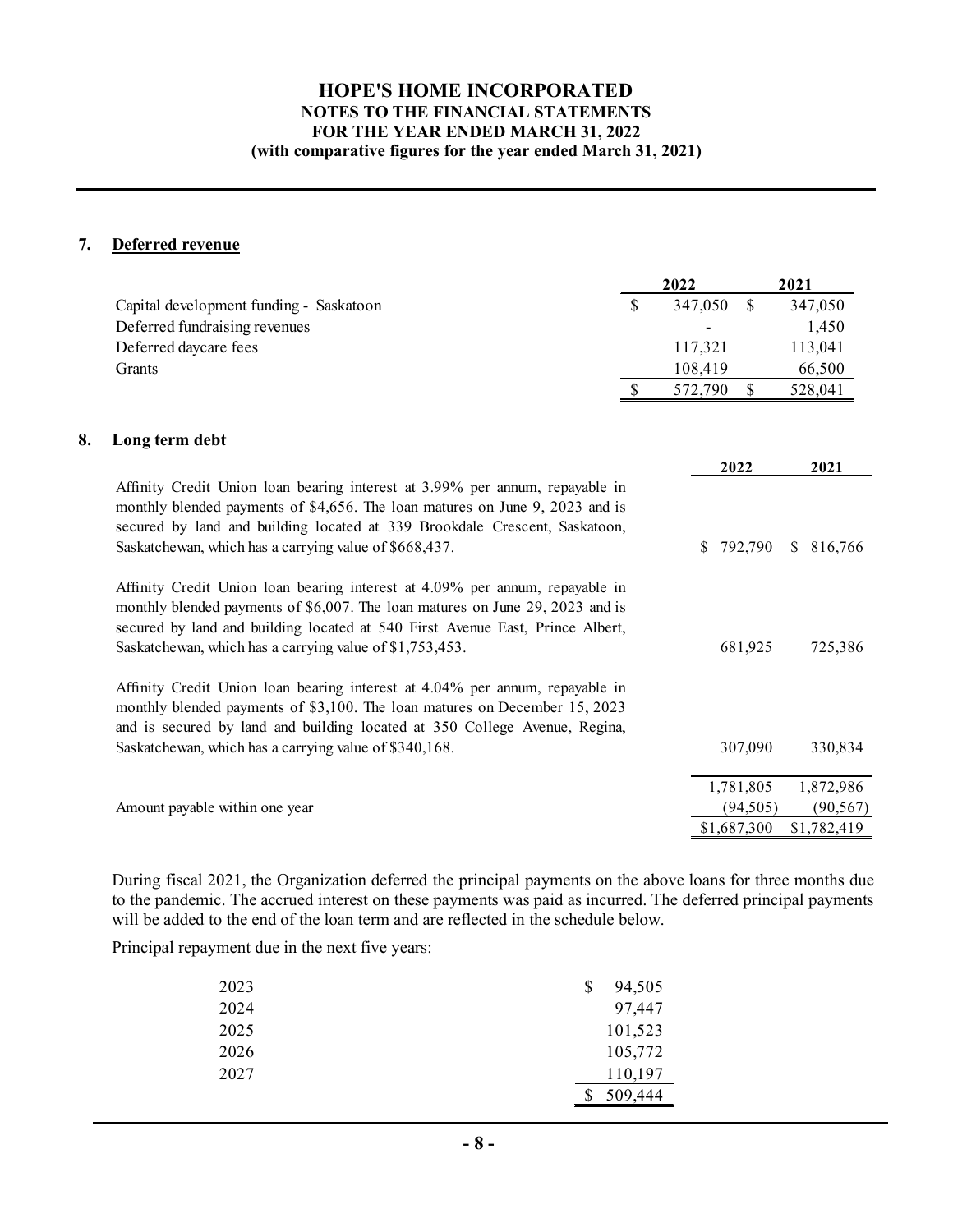#### **9. Commitments**

The Organization leases premises under an agreement requiring aggregate minimum payments over the next five years as follows:

| 2023 | S | 350,868   |
|------|---|-----------|
| 2024 |   | 350,868   |
| 2025 |   | 350,868   |
| 2026 |   | 350,868   |
| 2027 |   | 350,868   |
|      |   | 1,754,341 |

#### **10. Economic dependence**

 The Organization currently receives significant funding from the province of Saskatchewan. Funding received in 2021 accounted for 72% (2021 - 70%) of total operating revenues. As a result, the Organization is dependent on the continuance of these grants to maintain operations at its current level of activity.

#### **11. Financial risk management**

 The Organization has a risk management framework to monitor, evaluate and manage the principal risks assumed with financial instruments. The significant financial risks to which the Organization is exposed are:

#### **Credit risk**

 Credit risk is the risk that one party to a financial instrument will cause a financial loss for the other party by failing to discharge an obligation. The Organization is exposed to credit risk on the accounts receivable from its customers, however, does not have a significant exposure to any individual customer or counterpart. In order to reduce its credit risk, the Organization has adopted credit policies to mitigate the risk of lost revenue.

#### **Liquidity risk**

 Liquidity risk is the risk that an entity will encounter difficulty in meeting obligations associated with financial liabilities. The Organization's exposure to liquidity risk is dependent on the receipt of funds from its operations, external funders and external financing, if required. Funds from these sources are primarily used to finance working capital and operational expenses and are considered adequate to meet the Organization's financial obligations.

#### **Interest rate risk**

 Interest rate risk is the risk that the fair value or future cash flows of a financial instrument will fluctuate because of changes in market interest rates. The Organization is exposed to interest rate risk primarily through the lines of credit as they carry a variable interest rate. The long term debt is at fixed rates and thus, are not subject to interest rate risk.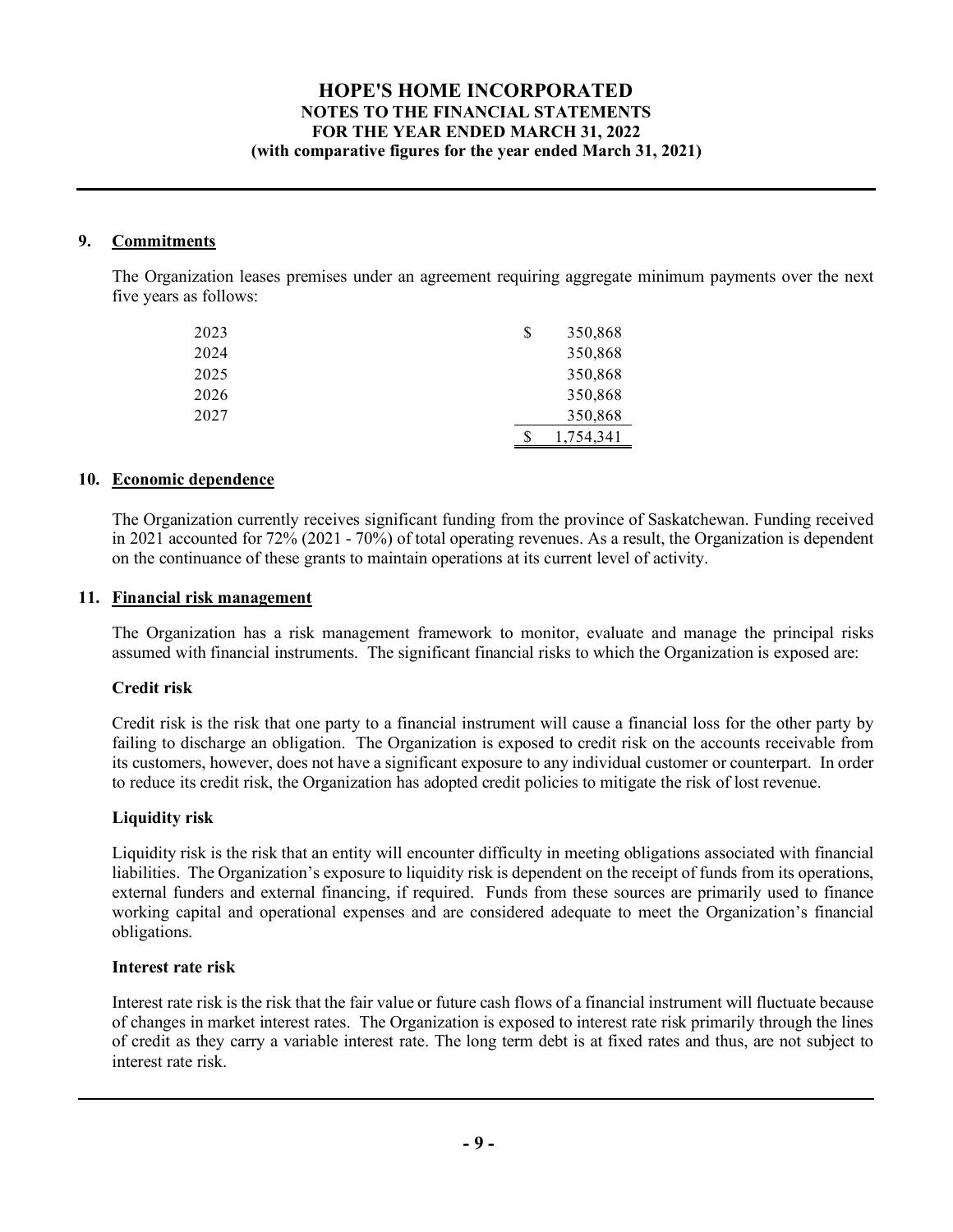# **HOPE'S HOME INCORPORATED SCHEDULES TO THE FINANCIAL STATEMENTS FOR THE YEAR ENDED MARCH 31, 2022**

|                                                       | Durham |            | Lakeview     |           | <b>PA</b> Supportive |                          | Saskatoon |               |              | <b>Total</b> |
|-------------------------------------------------------|--------|------------|--------------|-----------|----------------------|--------------------------|-----------|---------------|--------------|--------------|
| Revenue                                               |        |            |              |           |                      |                          |           |               |              |              |
| Supportive living operations                          | \$     | 1,063,180  | <sup>S</sup> | 1,698,200 | S.                   | 1,976,393                | S         | 2,054,295     | <sup>S</sup> | 6,792,068    |
| Other revenue                                         |        |            |              | 83,993    |                      |                          |           | 185,085       |              | 269,078      |
|                                                       |        | 1,063,180  |              | 1,782,193 |                      | 1,976,393                |           | 2,239,380     |              | 7,061,146    |
| <b>Expenses</b>                                       |        |            |              |           |                      |                          |           |               |              |              |
| Administrative costs                                  |        | 11,965     |              | 12,625    |                      | 20,213                   |           | 14,953        |              | 59,756       |
| Bank fees and charges                                 |        | 1,627      |              | 1,627     |                      | $\overline{\phantom{0}}$ |           | 13            |              | 3,267        |
| Direct operations costs                               |        | 64,965     |              | 74,035    |                      | 84,441                   |           | 109,786       |              | 333,227      |
| Occupancy costs                                       |        | 45,782     |              | 45,861    |                      | 117,546                  |           | 117,766       |              | 326,955      |
| Professional services                                 |        | 4,093      |              | 4,305     |                      | 2,399                    |           | 1,189         |              | 11,986       |
| Wages and benefits                                    |        | 278,543    |              | 1,380,123 |                      | 1,736,710                |           | 2,102,202     |              | 6,497,578    |
| Total expenses before management expenses             |        | ,406,975   |              | 1,518,576 |                      | 1,961,309                |           | 2,345,909     |              | 7,232,769    |
| Total surplus (deficit) before fundraising allocation |        | (343,795)  |              | 263,617   |                      | 15,084                   |           | (106, 529)    |              | (171, 623)   |
| Fundraising revenue allocation                        |        | 7,196      |              | 777       |                      | 7,033                    |           | 7,978         |              | 22,984       |
| Net surplus (deficit)                                 | S.     | (336, 599) | \$.          | 264,394   | S                    | 22,117                   | \$        | $(98,551)$ \$ |              | (148, 639)   |

# **Schedule 1: Supportive Living Operations**